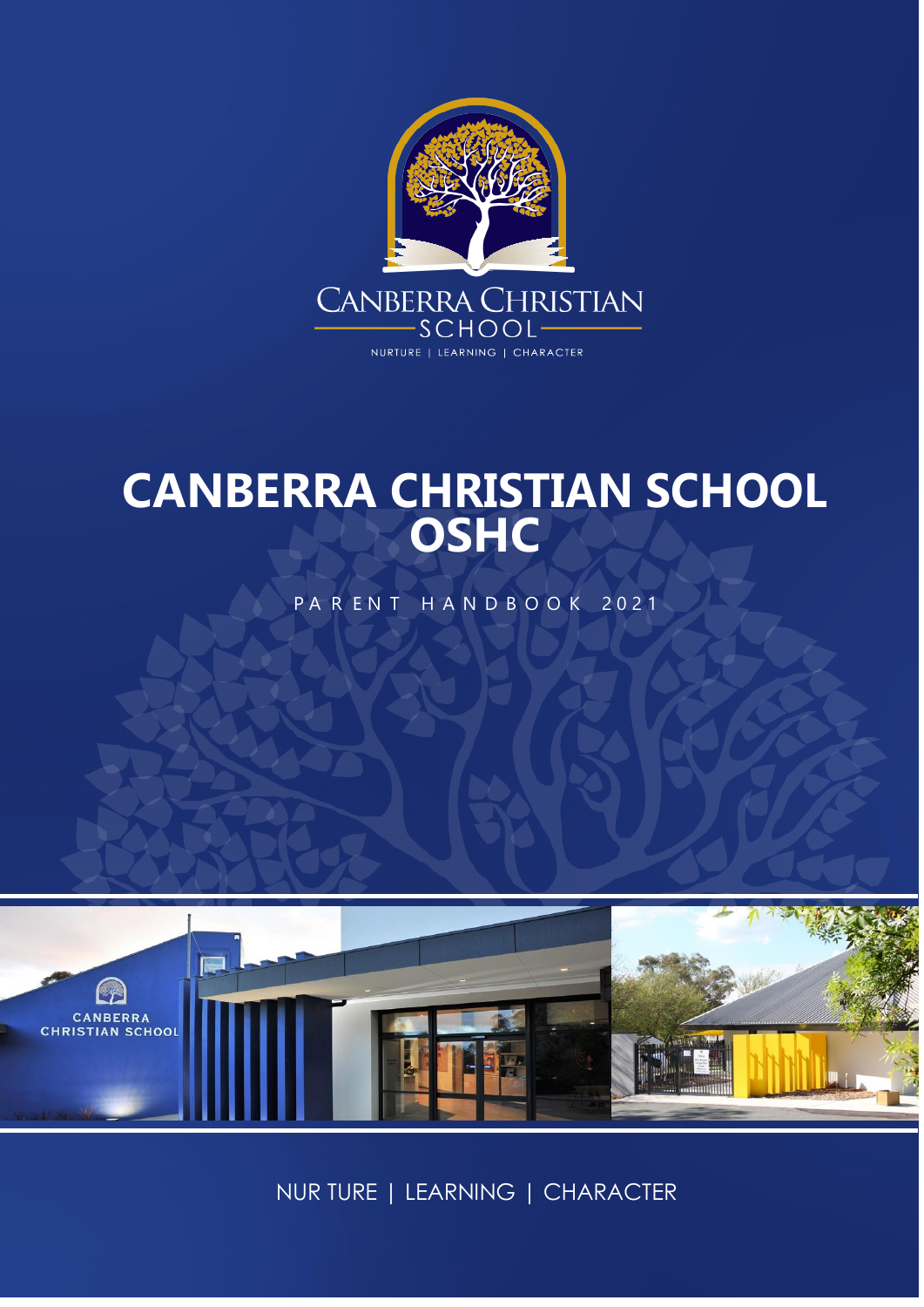# **Contents**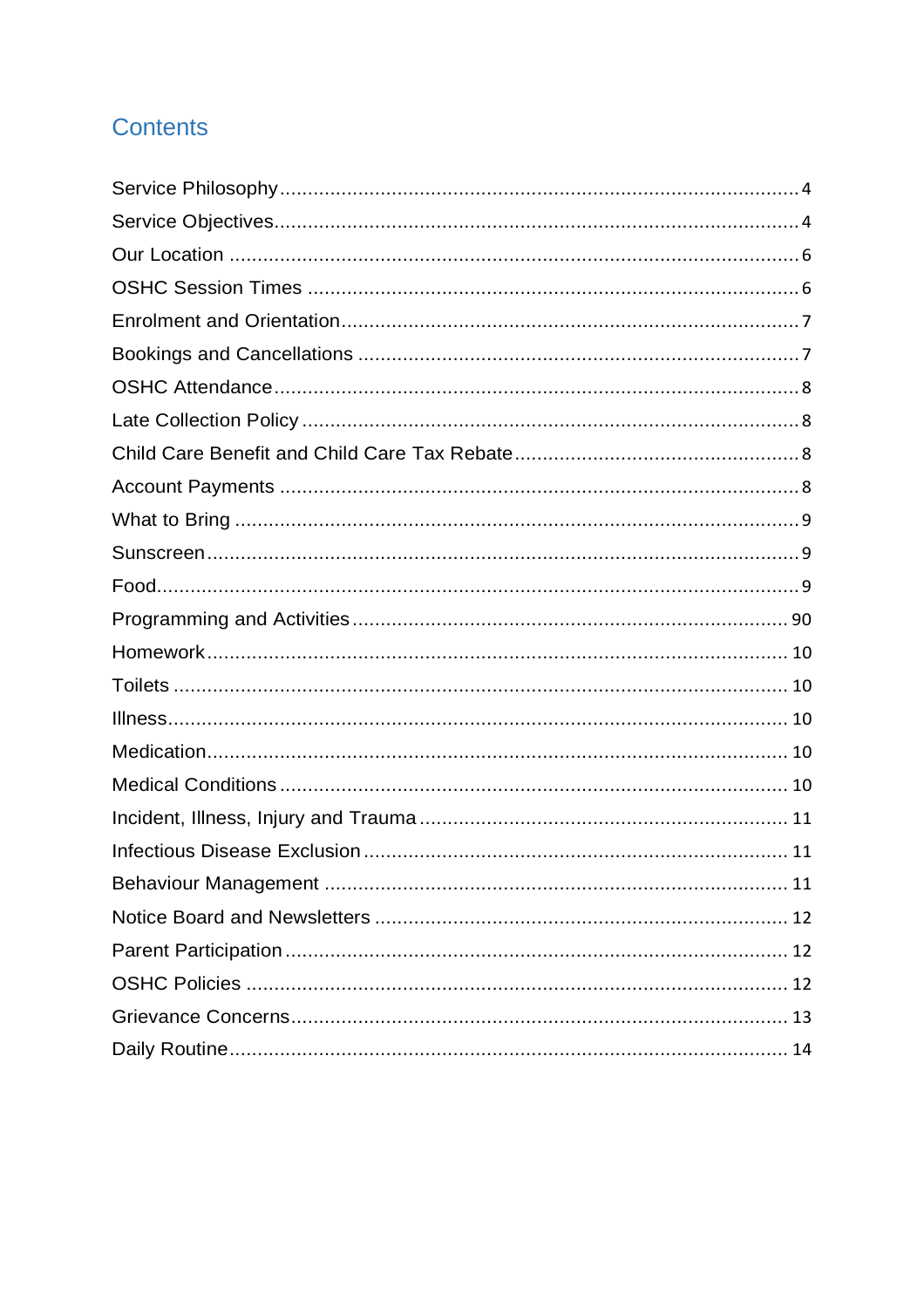# <span id="page-2-0"></span>Service Philosophy

Canberra Christian School OSHC provides a safe and healthy environment for children within our school and local community. The Canberra Christian School OSHC Service is convenient and cost effective to support families outside of school hours. We maintain standards in line with the National Quality Framework for School Aged Care.

We acknowledge diversity of culture, individuals, identity and families. Our planning and programming is developed in consultation with the children and is centered on the importance of play and experiences that develop life skills for all. We promote a nurturing environment where children are happy and secure through the development of positive relationships between OSHC Staff, children and their families.

#### **Acknowledgement:**

We recognize that the Ngunnawal people are the landowners and original custodians of the Canberra Christian School lands.

# <span id="page-2-1"></span>Service Objectives

### **Our OSHC educators**

Are our most precious resource, each staff member brings fundamental personal qualities to the centre such as empathy, compassion, respect and warmth. We support and value all input into decision making by our staff and encourage them with their professional development. We acknowledge the importance of working as a team to provide high quality care and education and further understand our role as advocates for the children and their rights

We believe that educators will:

- Be positive role models
- Provide an atmosphere that is welcoming and friendly
- Provide structured and unstructured learning
- Provide an aesthetically pleasing and supportive physical environment
- Encourage all stakeholders input in the decision making process
- Build and maintain secure, respectful and confidential relationships with families and the local community
- Listen to and observe the children closely, ask questions, and explore the children's ideas.
- Provide experiences that "provoke" children's thinking and learning.
- Document the children's work so thatthey can talk to each other and the children and better understand the children's thinking and education in general.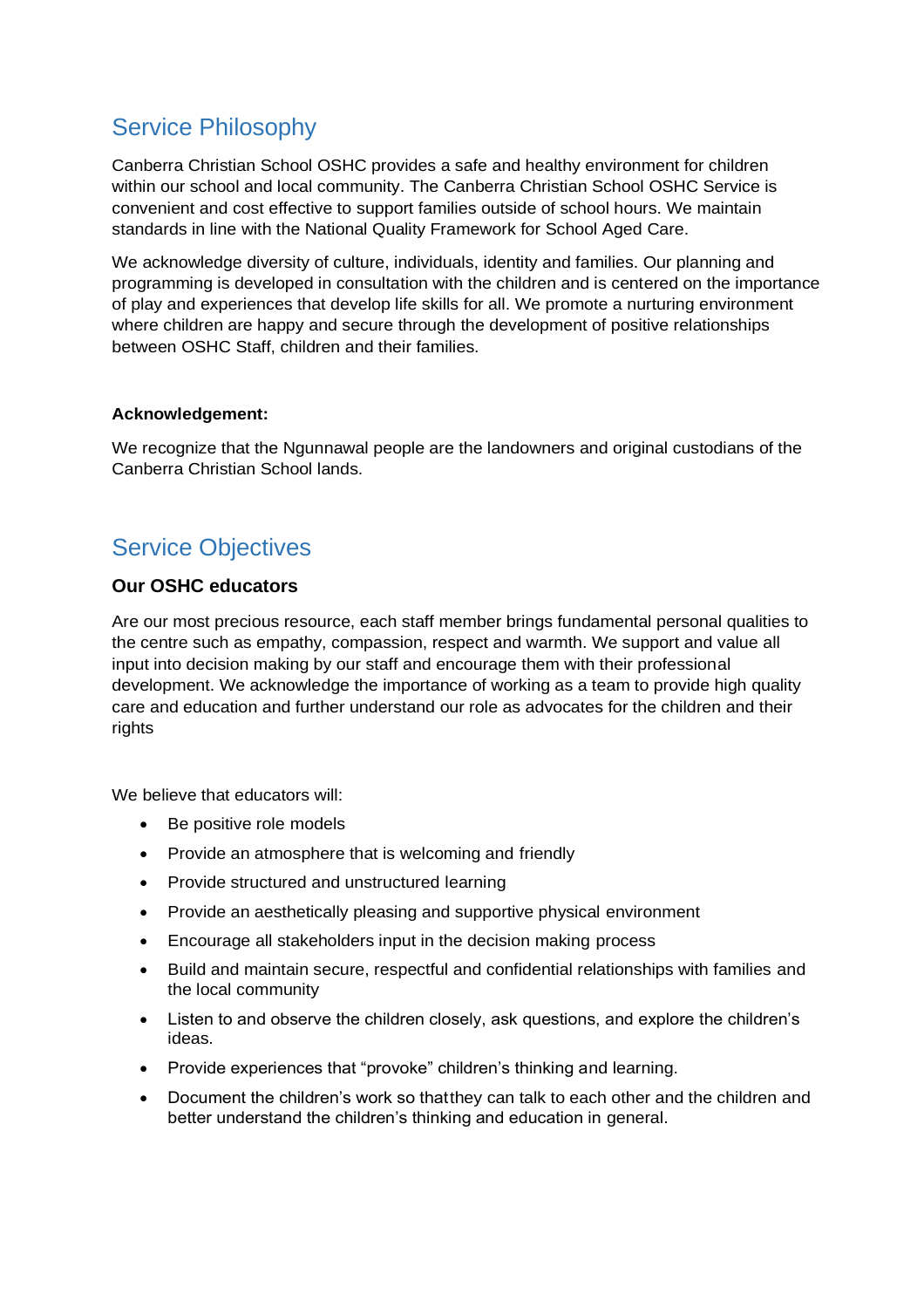### **Our Children**

We believe that children in our care:

- Are paramount to our work
- Learn through play and experimentation
- Are individually unique
- Are entitled to be secure and safe
- Achieve maximum learning potential in an environment which encourages selfdiscipline, independence, self-esteem and curiosity.
- Feel safe, supported and respected
- Be acknowledged for their unique identity
- Have their developmental cultural, spiritual and personal interests recognized and developed
- Feel that their sense of well-being is nurtured
- Build and maintain positive relationships
- Are strong, interested, capable and curious.
- Learn best working with others: with other children, family, teachers, and the community.
- Learn from the spaces they are in they need beautiful, orderly space where everything has a purpose and can help children learn.
- Are capable of long-term, sustained learning when the topic is of interest to them.
- Have the potential and promise to become well rounded individuals with the encouragement of a nurturing, supportive and relaxing environment.
- Are recognized as individuals with rights and allow them to be involved and included in an environment that is free from stereotypes, discrimination and

### **Our Environment**

We believe that the environment should promote a sense of wonder yet guarantee the health, safety and wellbeing of all children, families and educators.

We believe our environment will:

- Be safe and stimulating
- Be accepting of each child's individual needs and backgrounds
- Values safety and health of all people
- Encourage parent contribution
- Be visually pleasing
- Support inclusion of an access for children with additional needs
- Value individual expertise of and contribution by staff
- Be Fun
- Be Nurturing
- Be Child-oriented
- Collaborative

### **Our Program**

We believe our program will:

- Be accessible to parents
- Demonstrate respect for child diversity and inclusion of all children
- Offer a variety of interesting and challenging experiences for children to choose from
- Encourage promotion of self-esteem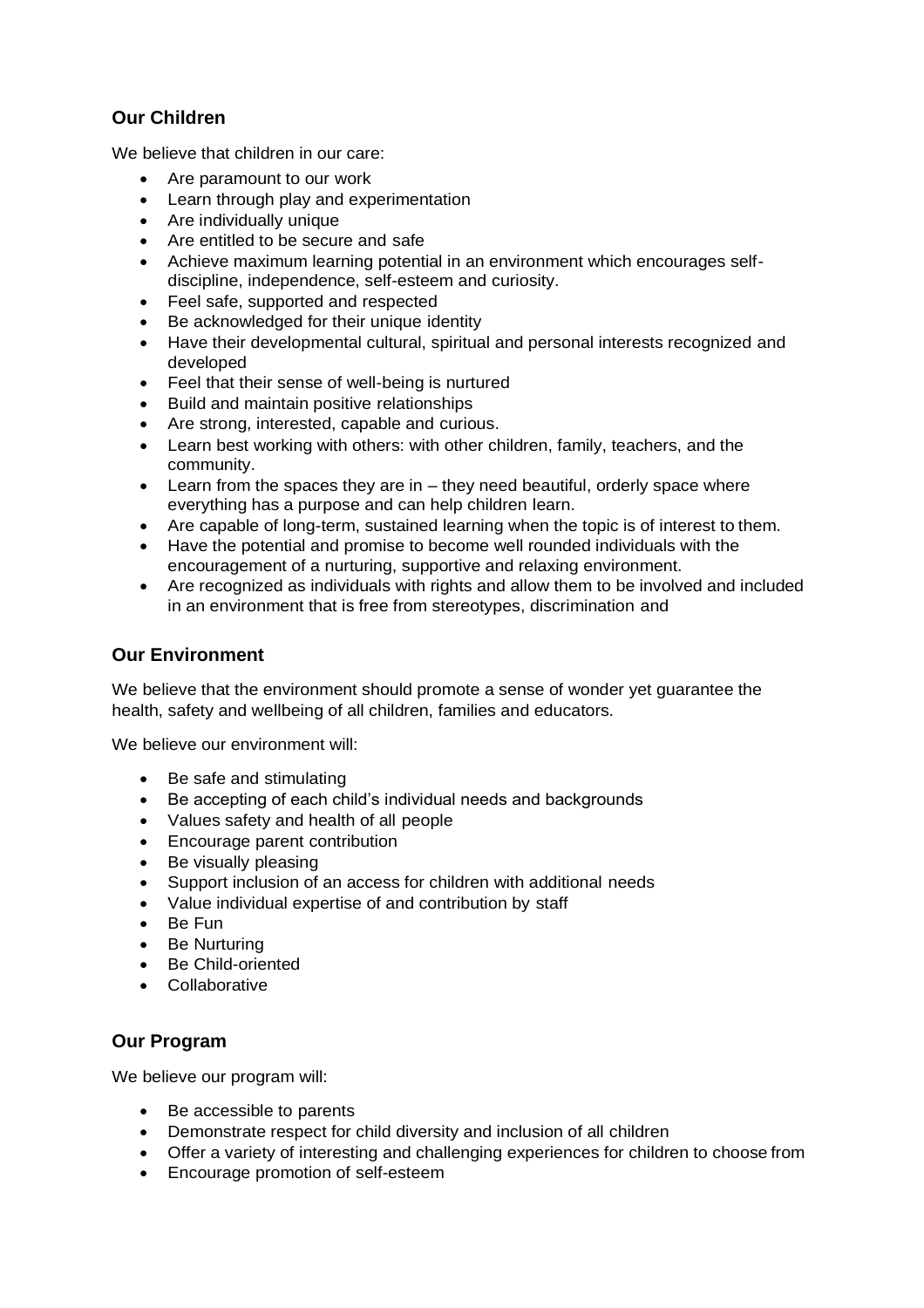- Promote the importance of play especially child initiated play. Offering children, a balance of structured and unstructured activities to choose from.
- Acknowledge that children have been at school all day and want to relax, interact with friends and have fun, therefore our program will encourage children to make their own choices based on individual needs, strengths, interests, age and energy levels.
- Recognize that children's voices are the most important part of our program for that reason all children are given the opportunity to have input into the program with ideas and suggestions.

### **Our families**

We believe families will:

- Be an integral part of who we are.
- Be welcomed into a, positive, safe and caring environment where every family is valued.
- Be acknowledged for the uniqueness and diversity that each family brings to the service.
- Have open communication through various mediums and value all interactions.
- Be supported through difficult times and decisions and we are always here to help in any way we can.
- Provide ideas and skills, which make them active partners in the children's learning

### <span id="page-4-0"></span>Our Location

The OSHC facility is located in the Primary School. You can use the Primary school car park entrance off Ainsworth Street. OSHC operates from the main hall and uses a number of facilities within the school. Entry is through the side door of the school off the main front carpark. A sign will be on the door to notify parents/guardians if we are elsewhere in the school. Other areas within the school that may be used during our hours of operation are the hall, canteen kitchen, the quadrangle, the playgrounds and outdoor classroom.

# <span id="page-4-1"></span>OSHC Session Times

**Before School Care** 

7:30am-8:30am

**After School Care** 

3:15pm-6:00pm

**School Holidays Program**

7:30am-6:00pm

#### **PLEASE NOTE:**

Care may also be provided on a pupil free day. Care is not provided on public holidays.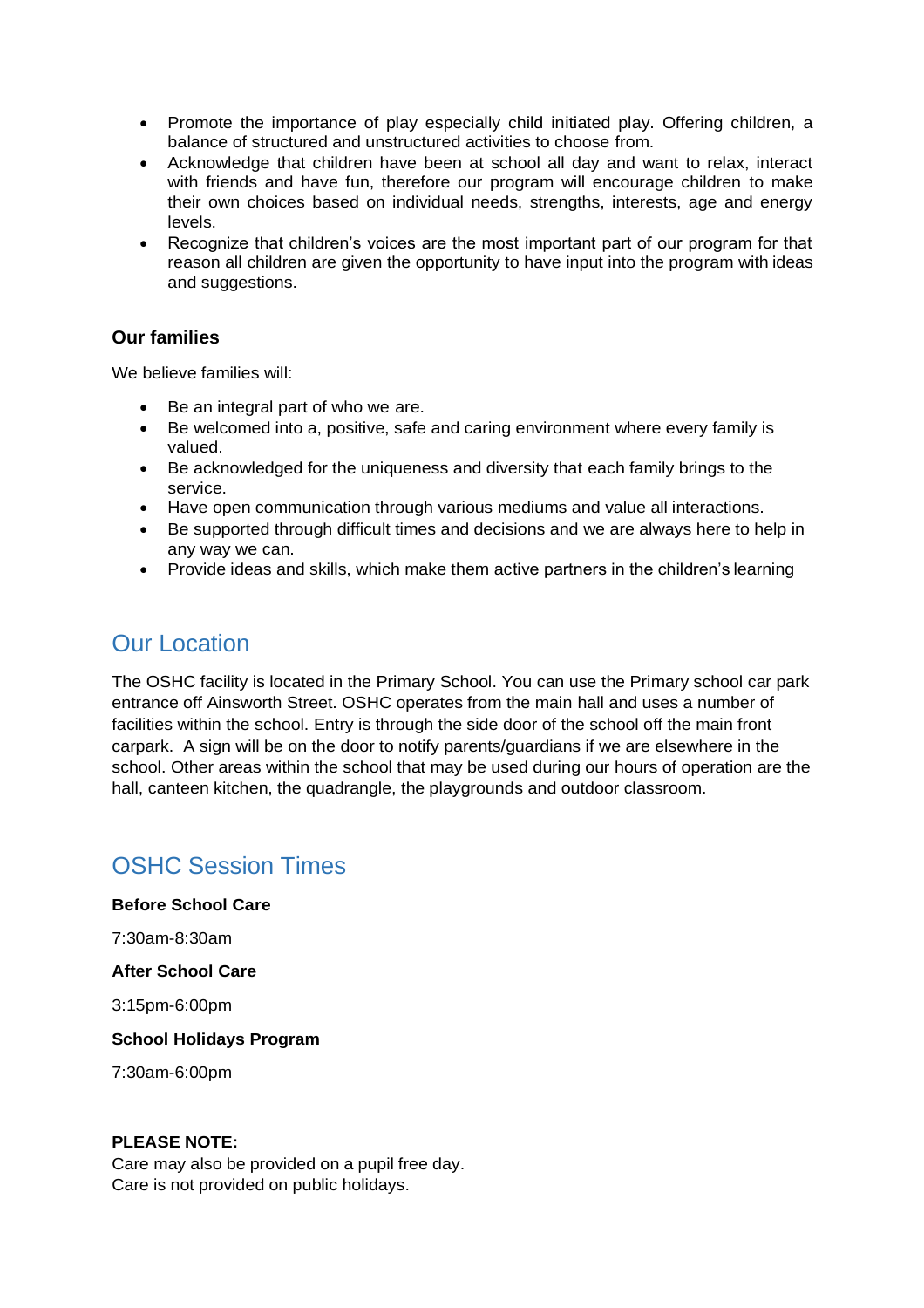# <span id="page-5-0"></span>Enrolment and Orientation

#### **For Families:**

Parents/guardians are required to complete an enrolment form before any child is to attend the service. Enrolment is open to school age children (5-12) who are attending in years Kindergarten to year 6 at Canberra Christian School.

After completing the Hubworks online enrolment and then return of the completed/signed enrolment form, the coordinator will arrange a time to discuss the general operations of the service, highlighting various aspects of the program i.e. child protection, grievance and feedback procedures, staffing, parent information board, fee payment and sign in / sign out procedures.

This is a fantastic time to discuss with us what will make your child's time with us enjoyable, particularly the initial few weeks. Should your child have a special consideration please discuss with the coordinator.

This Parent Handbook details selected policies and conditions of enrolment. It will then be the parent/guardian's responsibility to familiarise themselves with the contents.

Children's enrolment details need to be kept current and we ask that you let the office know when any details need to be updated, eg. change of address, home phone, mobile phone numbers, emergency contact etc.

All enrolments are valid until the child(ren) graduates from the school.

#### **For children:**

Upon commencement at the service the child/children will be shown around the service generally by a staff member and where age appropriate an assigned buddy and important areas will be highlighted (i.e. toilets, drinking bubblers, boundaries, food etc.) All staff will be introduced to the child, as will other children with whom the child may wish to play. The grievance and feedback procedure will also be explained so that children will feel at ease to openly communicate with staff regarding issues or concerns that may arise (where age appropriate).

### <span id="page-5-1"></span>Bookings and Cancellations

On completion of Hubworks online, and signed enrolment form Parents/guardians must confirm with the Administration Office re availability.

Casual bookings for OSHC can be made by completing the sign-in book each day or contacting the Administration office either by phone or email.

When a booking for After School Care is no longer required, notification must be made in writing (by email) by 12:00 pm on the day before care is required or the session fee will be charged.

When a booking for Vacation Care or Pupil Free Day is no longer required, notification must be made in writing (or email) by 12:00 noon the day before care is required or the session fee will be charged.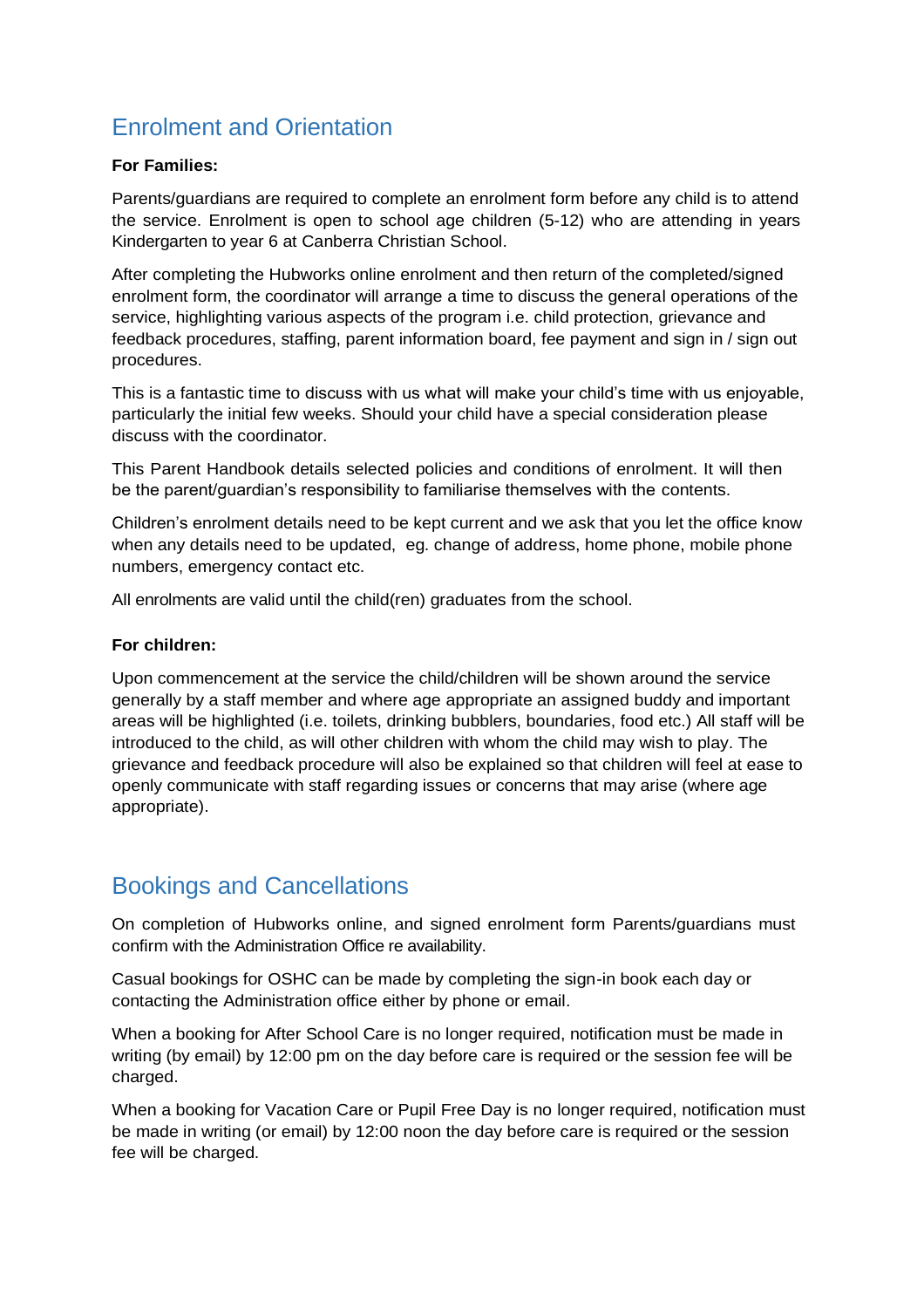# <span id="page-6-0"></span>OSHC Attendance

#### **Before School Care Sessions**

- All children must be enrolled into the online Hubworks Service and signed enrolment form if they wish to attend Before School Care.
- On arrival, all children MUST BE signed in by a parent/guardian.
- At 8.30am, children will be signed out by the OSHC Staff member and handed over to the teacher on yard duty.
- When children first begin school, parent/guardians may arrange for the OSHC Staff member to take the child to their classroom.

#### **After School Care Sessions**

- All children and families requiring care for their children in the After School Care program must be enrolled in the Hubworks online and signed enrolment form.
- All children will be signed in by an OSHC Staff member.
- All children will be collected and MUST BE signed out by a parent/guardian or approvedperson.

#### **School Holiday Program**

- All children must be enrolled into the online Hubworks Service and signed enrolment form if they wish to attend.
- On arrival, all children MUST BE signed in by a parent/guardian.
- All children will be collected and MUST BE signed out by a parent/guardian or approvedperson.

# <span id="page-6-1"></span>Late Collection Policy

We ask for your co-operation by collecting your child by 6.00pm. Late pick-ups are upsetting for the child and stressful for all staff. If there is an emergency and you are unable to collect your child/children on time, please contact the service. When no contact has been made after Outside School Care closure, the staff will attempt to phone parent/guardians and/or emergency contact people listed on the child/children's enrolment form to arrange for immediate collection.

If your child is not collected on time, a late fee of \$1.00 per minute will be charged after 6.00pm. If a child is not collected by 6.30pm and emergency contacts cannot be reached the coordinator will contact the Police to collect children who are still at the service.

# <span id="page-6-2"></span>Child Care Benefit and Child Care Tax Rebate

Child Care Supplement (CCS) enables the OSHC Service to offer reduced fees to families. Families must register with Centrelink that their child is attending CCS Out of School Hours Care. For further information, refer to the Child Care Benefit and Rebate Information Letter.

Please ensure you provide the child's CRN number and the parent who Centrelink has as the primary parent's CRN number to the office. Without this the benefit cannot be claimed.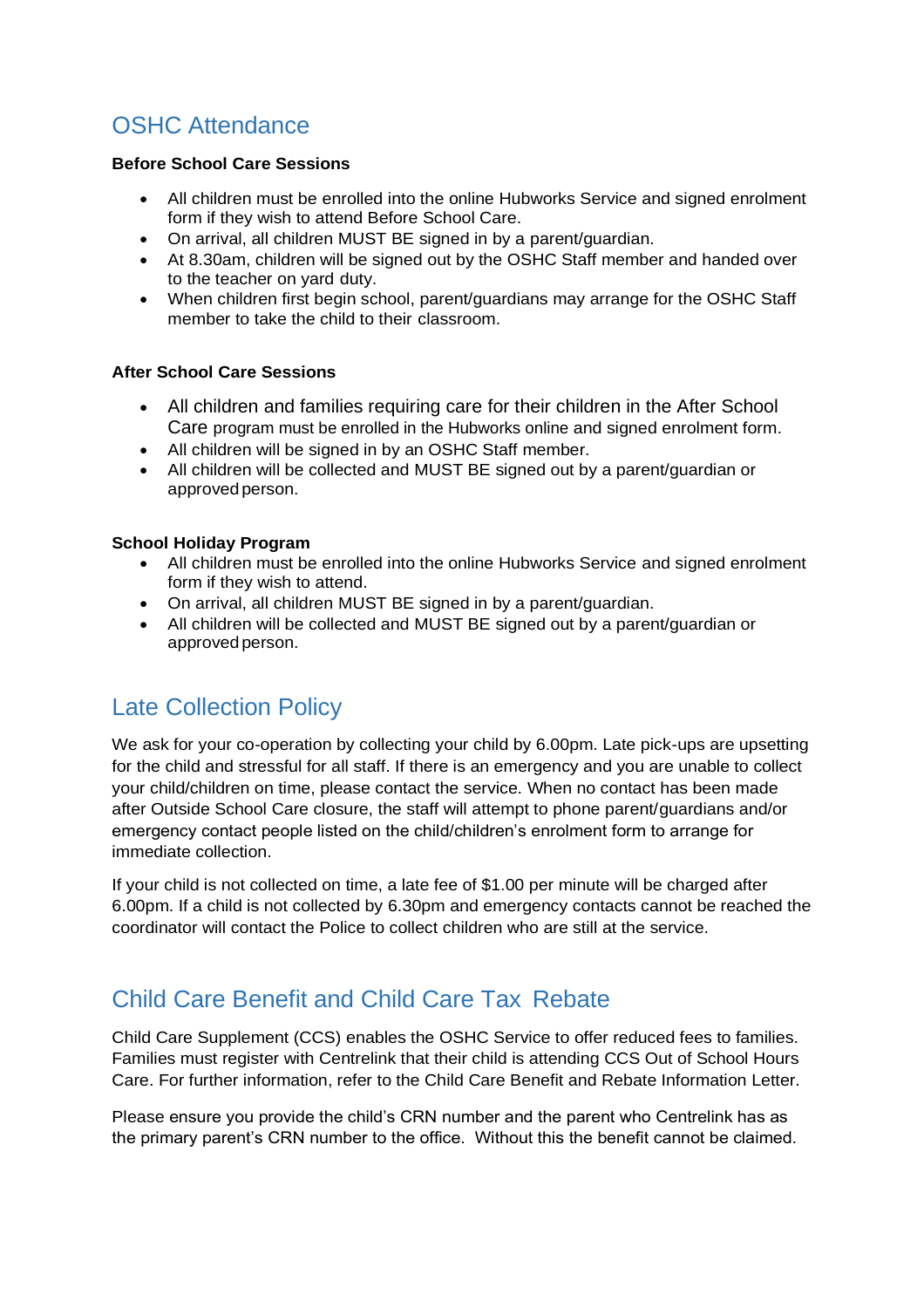### <span id="page-7-0"></span>Account Payments

All parents/guardians must sign the agreement to pay fees included on the bottom of the Enrolment Form. Accounts are sent out every 2 weeks, with tax invoices sent via email, and they are due to be paid within 7 days. Details of an individual's account will be confidential and stored appropriately. Individual families may access their own records at any time. Particulars of fees will be made available in writing upon request. Fees can be paid directly over the phone, 6286 3989, or direct to the CCS Front Office. Payment can be in the form of cash, cheque, credit card, EFTPOS, BPay, Direct Debit or EFT.

Non-payment of fees will result in the cancellation of your child/childrens enrolment in OSHC, until the account is paid in full.

# <span id="page-7-1"></span>What to Bring

Children will need to bring the following items when attending our services;

- An appropriate Sunhat (Sun Smart recommends broad brimmed, legionnaire or bucket style hats) for outside play. Hats must be worn from September 1st to April 30th or where the UV Index reaches 3 and above. Children without hats will have outdoor play restricted.
- Personal Sunscreen if allergies exist
- A refillable drink bottle
- Holiday Program Only morning tea, lunch and afternoon tea
- All belongings should be labelled.

Please note that toys, valuables and money should be left at home. CCS OSHC will not accept any responsibility for lost, damaged or stolen valuable personal possessions brought to the program.

### <span id="page-7-2"></span>Sunscreen

Sunscreen will be supplied by the program and applied 20 minutes prior to outdoor play and re -applied every two hours. Please provide own product if required.

# <span id="page-7-3"></span>Food

Children will be provided with a healthy snack in After School Care. If your child has any special dietary requirements please ensure that this is clearly stated on your OSHC Enrolment Form.

### <span id="page-7-4"></span>Programming and Activities

Our team of trained Educators are committed to providing engaging programs that support each child's needs and interests. Our programs align with the 'My Time, Our Place' Framework for School Age Care in Australia and through this, target five developmental outcomes; identity, community, wellbeing, learning and communication. Educators plan for all children based on observations taken of individuals and the group as a whole, together with incorporating feedback from parents and children. Children attending the programs will also contribute to their daily experiences.

Our venues utilise both indoor and outdoor spaces and use a combination of flexible and structured components in the delivery of their service. We pride ourselves on providing programs that are enjoyable, educational and beneficial for all involved.

OSHC weekly program and philosophy are always on display, and family contribution and feedback is encouraged.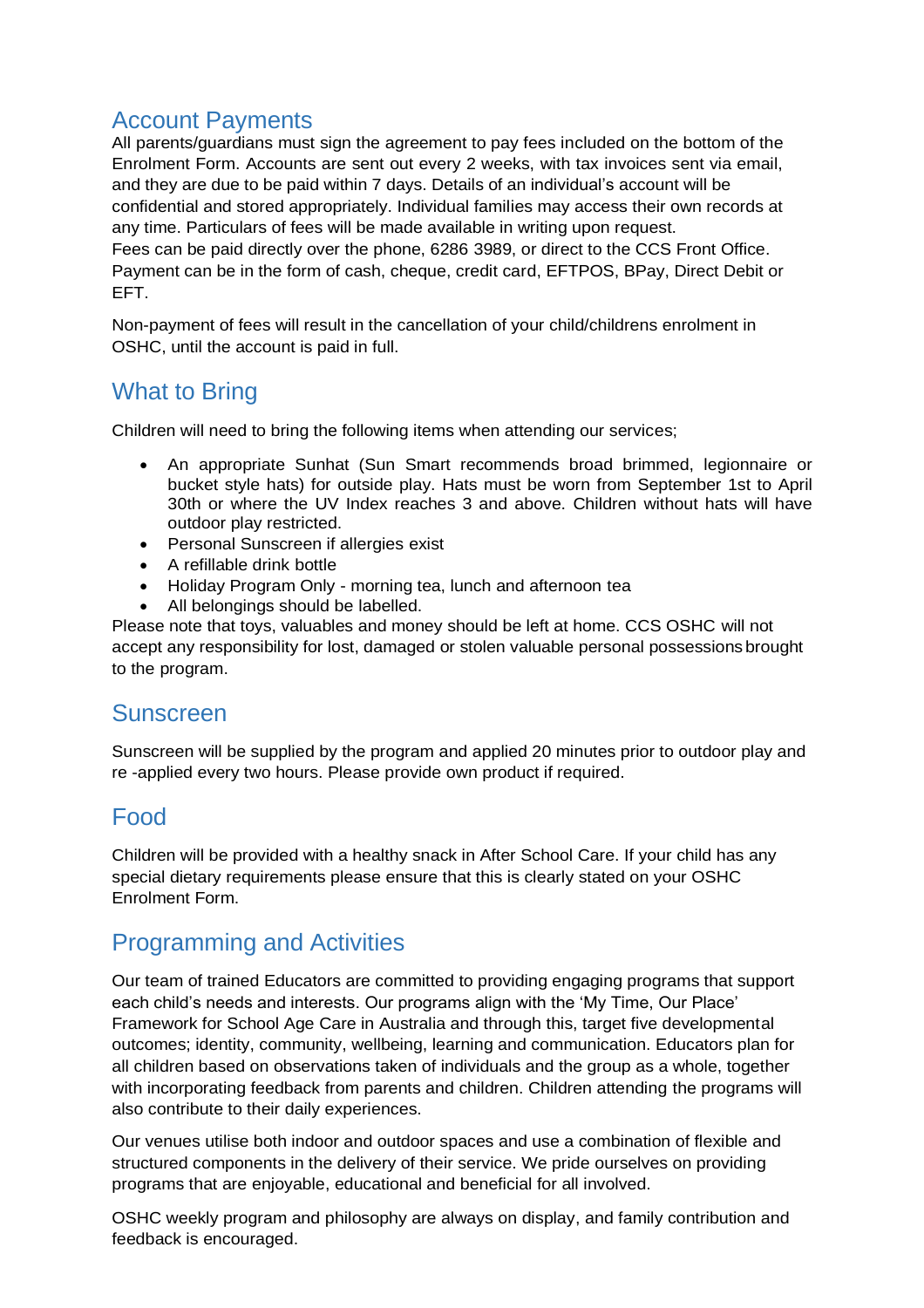## <span id="page-8-0"></span>Homework

Our Outside School Hours Care service recognises the importance of homework. Whilst it is the policy of the service that homework is an individual's responsibility, we endeavour to create a time and place whereby homework may be commenced. Children have the opportunity to carry out their homework between the hours of 3:45pm to 4:15pm daily. Children are supervised and may ask for assistance from educators, however, the responsibility of homework completion still remains with the parent or guardian.

### <span id="page-8-1"></span>**Toilets**

If children need to go to the toilet, they need to ask an OSHC Staff member. Please encourage your children to ask before going to the toilet.

### <span id="page-8-2"></span>**Illness**

Children who are suffering from a contagious infection cannot be cared for. If a child arrives unwell, or becomes unwell during the course of the session, the child will be comforted and cared for by OSHC Staff. The child's parents/guardians will be notified at the earliest convenience so that they can collect the child as soon as possible.

### <span id="page-8-3"></span>**Medication**

Should your child require ongoing medication, e.g. Asthma relief etc. please contact the Coordinator and an individual health care management plan will be developed for your child.

When medication is administered at the service:

- 1. Parents must complete the "Authorisation to Administer Medication Form", which is available at the service.
- 2. Medication must be in its original packaging, with pharmacy label attached, indicating the child's name, dispensing details and expiry date. This applies to all medications, regardless of whether they are non–prescribed (such as cough medicines, antiseptic cream etc.) or prescribed (antibiotics etc.) If there is no pharmaceutical label on the medication, it will not be administered. All medication will be administered by the coordinator or a staff member nominated by the coordinator and will be recorded in a Medication Register which will be signed by another witness.
- 3. Children who become ill at the service will be provided a quiet area to rest while their parents/guardians are contacted. Parents/guardians are requested to advise the Service (via enrolment form) of their child's particular health needs, including medication.
- 4. If a child has a severe reaction or other illness in which timing is vital, an action plan may be developed between the service, parents/ guardians and health professionals to ensure immediate action in case of an incident. Please ensure the service is aware of this by detailing if on the enrolment form.

# <span id="page-8-4"></span>Medical Conditions

To ensure the best care for all children, we ask that families communicate with us regarding medical conditions and provide any relevant details that will assist in providing a safe and informed environment.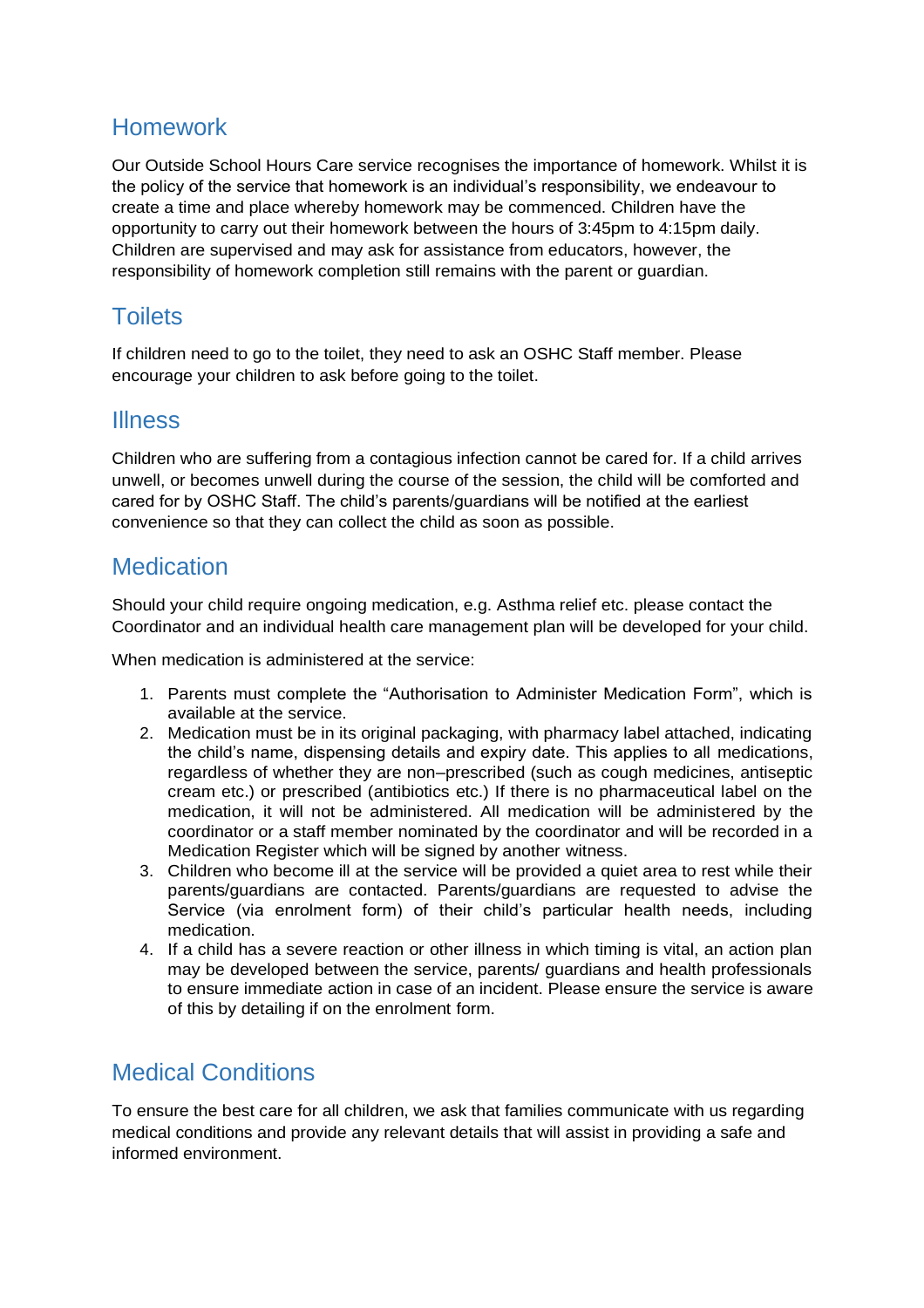Any child with a diagnosed medical condition will require a full coloured copy of the participant's management plan signed by their doctor. In addition, a Medical Conditions Risk Minimisation Plan, and Medical Conditions Communication Plan will be developed by staff in consultation with families prior to booking.

# <span id="page-9-0"></span>Incident, Illness, Injury and Trauma

All incidents, injuries, illnesses or traumas, and the treatment given for these, will be recorded on our Incident, Injury, Trauma and Illness Record. Authorised contacts of children may be notified by phone and will be asked to sign the form when collecting the child.

In the case of an emergency, an ambulance will be called, and you will be contacted immediately.

Parents are requested to ensure that the daily telephone contact number and the contact details on the enrolment form are correct and up to date. If either parent cannot be contacted, emergency contacts will be called.

# <span id="page-9-1"></span>Infectious Disease Exclusion

In the case that any infectious diseases occur at the Service, affected child/ren may be excluded for the communicable period of the disease, or until they have satisfied conditions to return to the service. This exclusion is necessary for the protection of all children and to reduce the risk of further infection. If a parent reports that their child has contracted a contagious disease, the program will put up a notice advising parents.

## <span id="page-9-2"></span>Behaviour Management

OSHC Service will provide a positive environment with a choice of activities which recognizes and promotes success and builds children's self-esteem.

Behaviour Management is based on the following principles:

- All individuals will be treated with respect at all times
- Individuals choose their own behaviour to meet their needs within the group
- Behaviour has consequences, which increases or reduces choices in life
- Individuals will be expected to accept responsibility for their own behaviour according to their developmental stage
- Families, society, peers, staff and other significant adults influence children's choices
- The procedural steps for handling children's inappropriate Behaviour will at all times be consistent with the CCS Behaviour Management Policy and Procedures.

Staff will use a positive approach in managing children's behaviours by:

- Using a co-operative approach to the development of rules, expectations and procedures, with the involvement of children, volunteers and parents/guardians
- Displaying, discussing and practicing positive rules
- Using encouragement, eye contact, nods and smiles to reinforce positive, cooperating behaviour
- Engaging in collaborative problem solving relationships with children and parents, providing an environment with a choice of activities that recognizes and promotes success and builds children's positive self-esteem.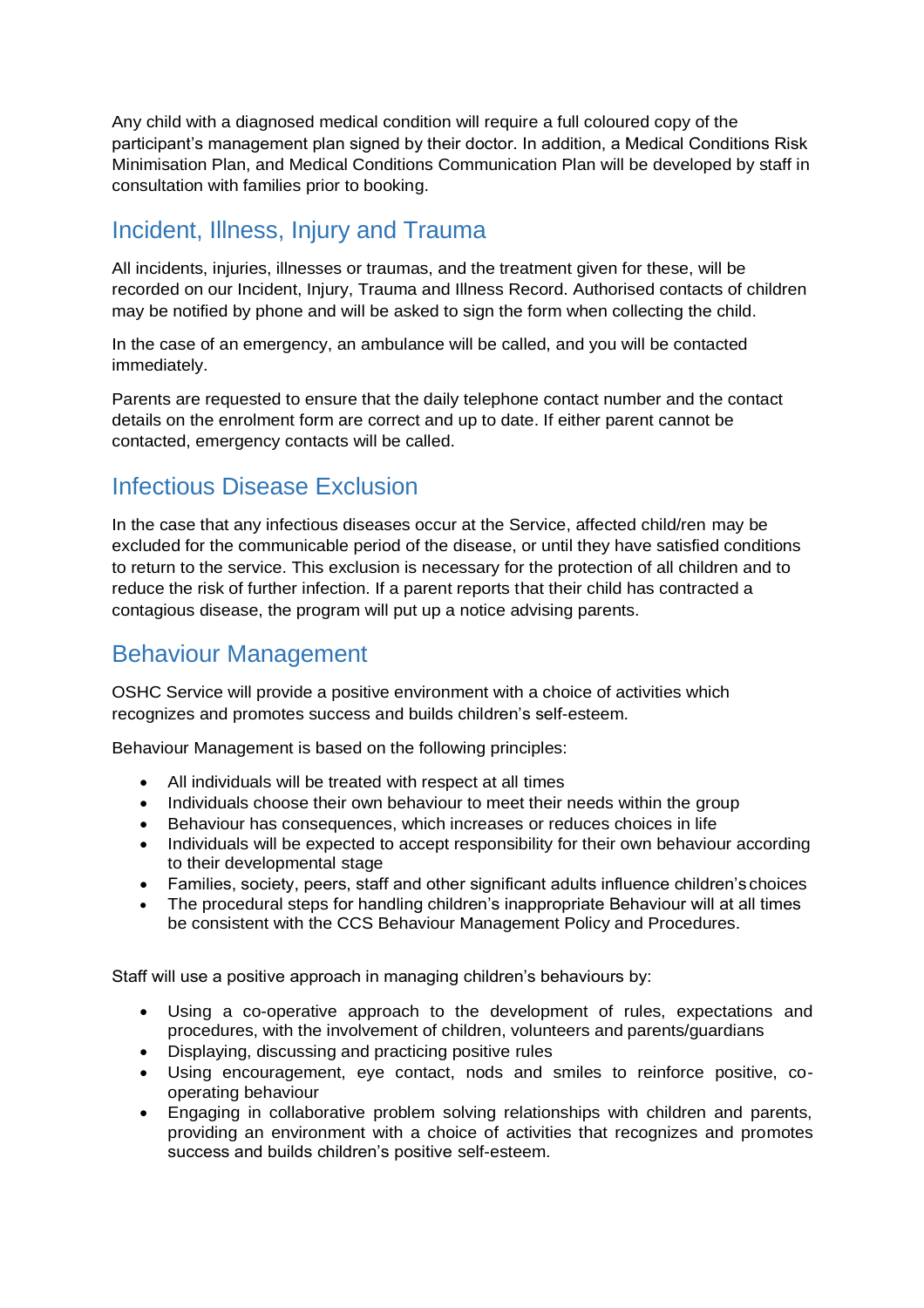Children will develop and accept responsibility for their own behaviour by being:

- Taught that behaviour results from choices made by an individual and that all behaviour has consequences
- Encouraged to respect rights and fulfil responsibilities.

## <span id="page-10-0"></span>Notice Board and Newsletters

From time to time important information will be displayed on the Parent Notice Board outside the main OSHC room. We also have a selection of brochures and some parent resources available in the foyer area near the exit to the playground. We invite you to browse through this section often; they keep you linked to your local community.

The school newsletter sent out weekly is also a forum for advising OSHC upcoming plans and events as information needs to be shared.

In order to ensure that its programs are effective, to deliver the values, aims and objectives of the service, the service regularly evaluates the structure, process and content of its programs, actively seeking feedback from parents and children via surveys.

We also encourage you to have a look at the collection of pictures and other items of interest the children create.

### <span id="page-10-1"></span>Parent Participation

We welcome parent and carer participation at our OSHC Service. If you would like to volunteer your time and assist staff with afterschool care or excursions, then please discuss this with the OSHC Director/Principal. Comments about the OSHC Service may be provided when regular surveys are sent home to children and families. If you have suggestions or comments about the program, please address these to the room leader or OSHC/Principal.

# <span id="page-10-2"></span>OSHC Policies

OSHC Policies are available in the service for viewing. Please speak with the OSHC Director if you would like to read the OSHC Policies.

OSHC Policies include:

- Acceptance and refusal of authorisations
- Access to the Out of School Hours Care (OSHC)
- Administration and Fees
- Arrival and Departure
- Behaviour Management
- Clothing
- Critical Incident Emergency Plan
- Diversity and Inclusion
- Enrolment Records and Orientation procedures
- Exclusion List
- Excursion Policy
- Grievances and Complaints Resolution
- Health and First Aid
- Health and Safety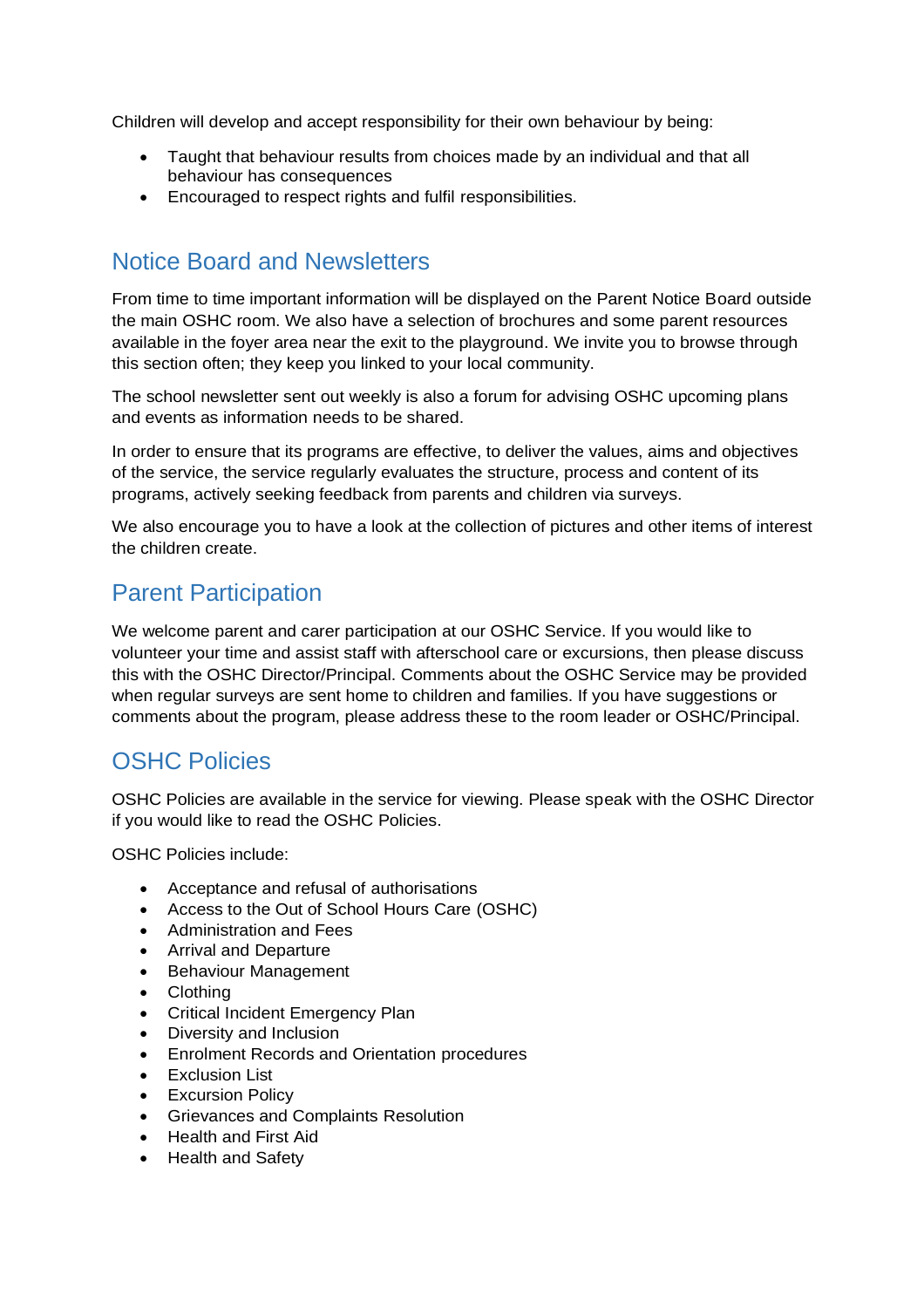- Immunisation and Infectious Diseases
- Mandatory Reporting
- Medical Conditions Action Plan
- Medical Conditions Risk Management Plan
- Medical Conditions
- OSHC Children's Program Policy
- Privacy Policy
- Rest and Sleep
- Sin-in and Sign-out
- Staff
- Toy washing
- Water Safety
- Withdrawal of a Child
- WHS

### <span id="page-11-0"></span>Grievance Concerns

(Taken from the Grievances and Complaints Resolution Policies)

The CCS OSHC Service fosters positive and harmonious relations between all levels within the OSHC Service.

All children, parents/guardians, OSHC Staff and OSHC Management Committee members have the right to a harmonious and responsive working environment. Solutions are sought to all disputes, issues or concerns that affect the operation of the OSHC Service in a fair and prompt manner.

If there is anything of concern at any time please feel free to email Bree Hills (Director/Principal) to [principal@ccs.act.edu.au](mailto:principal@ccs.act.edu.au)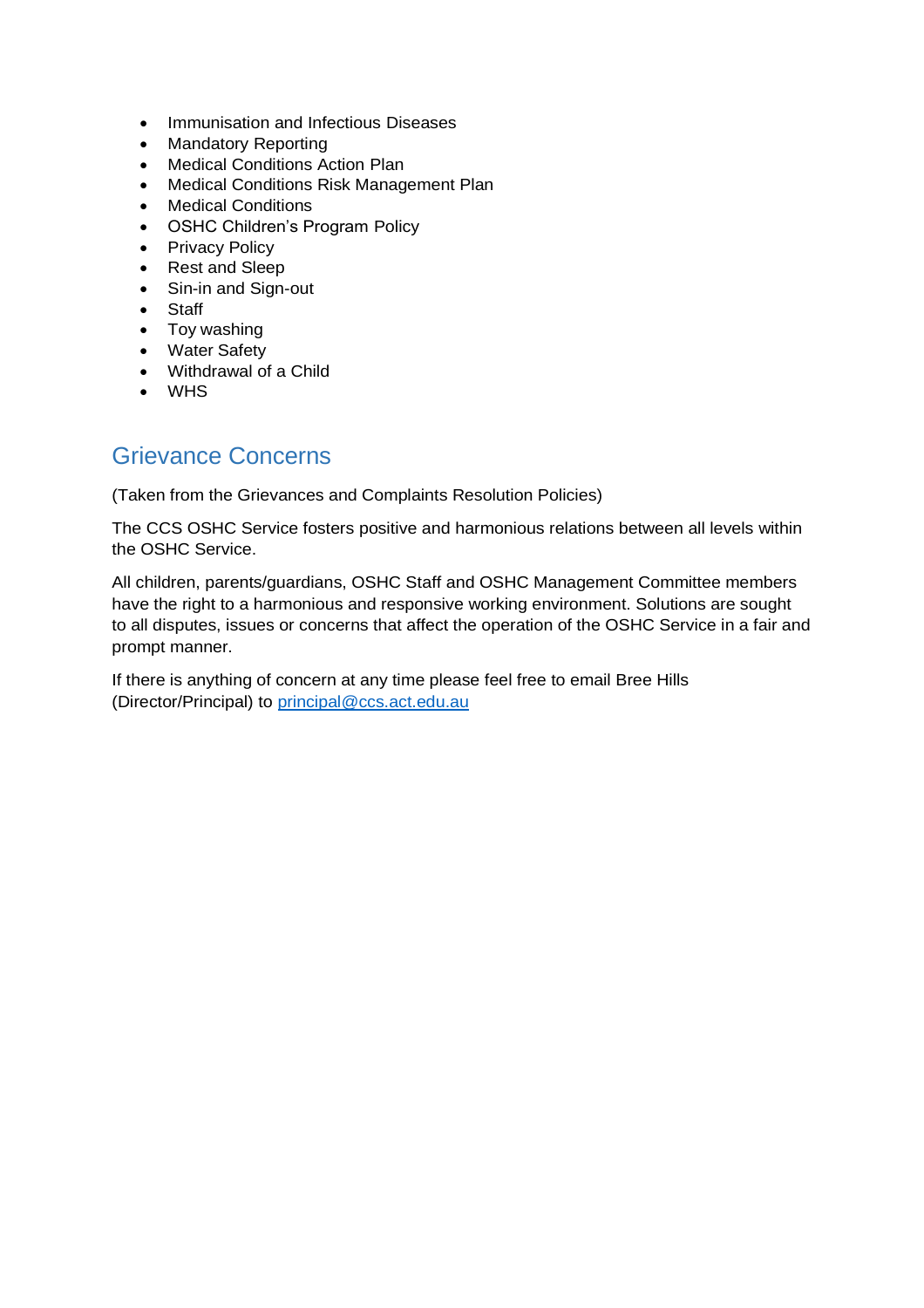# <span id="page-12-0"></span>Daily Routine

### **Before School Care**

| 7:30am | Children begin to arrive. Wash hands.                                 |
|--------|-----------------------------------------------------------------------|
| 7:30am | Children are able to participate in planned activities and free play. |
| 8:30am | Children are signed out and delivered to the teacher on school duty.  |

### **After School Care**

| 3:15 <sub>pm</sub> | Children from the Mawson school are collected and signed-in.                                                       |
|--------------------|--------------------------------------------------------------------------------------------------------------------|
| $3:15-3:45$ pm     | Outside Play – Children are able to participate in outside play<br>(School has Duty of Care for CCS students).     |
| 3:45 <sub>pm</sub> | Wash hands.                                                                                                        |
| 3:45 <sub>pm</sub> | Children from CCS are collected and signed-in, bags put away.<br>Roll call is conducted.                           |
| 3:45-4:15pm        | Children are able to do their homework in the main room (or<br>quiet activities).                                  |
| 4:15 <sub>pm</sub> | Wash hands. Children enjoy Afternoon tea.                                                                          |
| $3:45-5:30$ pm     | Children are able to participate in planned activities and free<br>play.                                           |
| 5:30-6:00pm        | Children are brought together inside where they help tidy the<br>activities room. Children play free choice games. |
| 6:00 <sub>pm</sub> | Service closes.                                                                                                    |